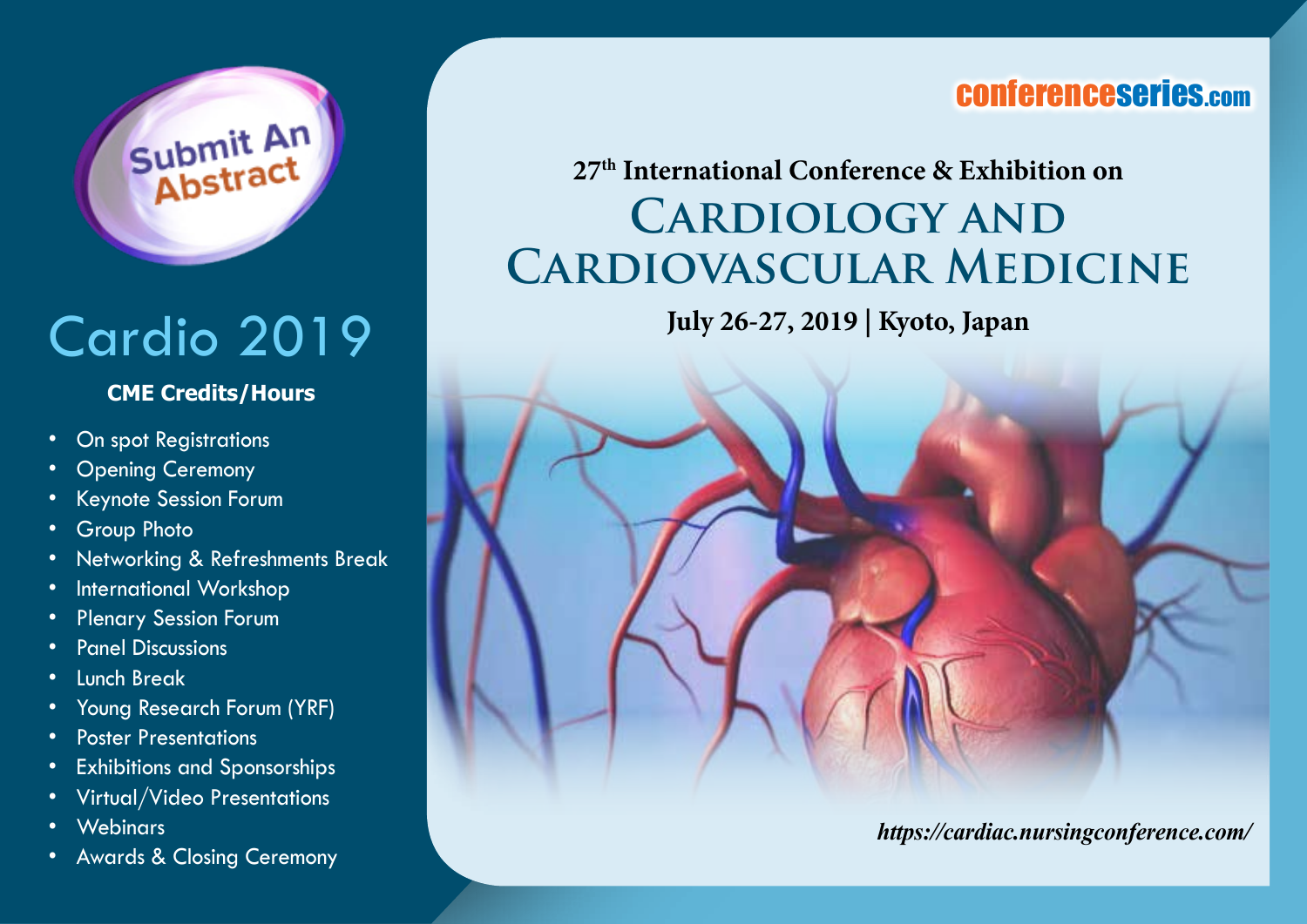## Conference Sessions: Topics Include but not Limited to;

- Cardiology and Cardiac Surgery
- Cardiovascular Pharmacology and Pharmacotherapy
- Cardiovascular Engineering
- Cardiovascular Diseases and Research
- Heart Failure and Cardiac Arrest
- Pediatric and Geriatric Cardiology
- Diabetes, Obesity and Health Care
- Cardiologists Education, Research and Training
- Heart & Brain, Echocardiography
- Cardiac Oncology and Cancer Treatment
- Clinical Trials and Case Reports
- Cardiac Devices and Heart Rhythm Disorders
- Cardiac Problems in Pregnancy
- Hypertension & Sports Cardiology
- Stroke, Management and Prevention
- Cardiac Nursing, Education and Research
- Stem Cell Regeneration on Cardiology

#### https://cardiac.nursingconference.com/